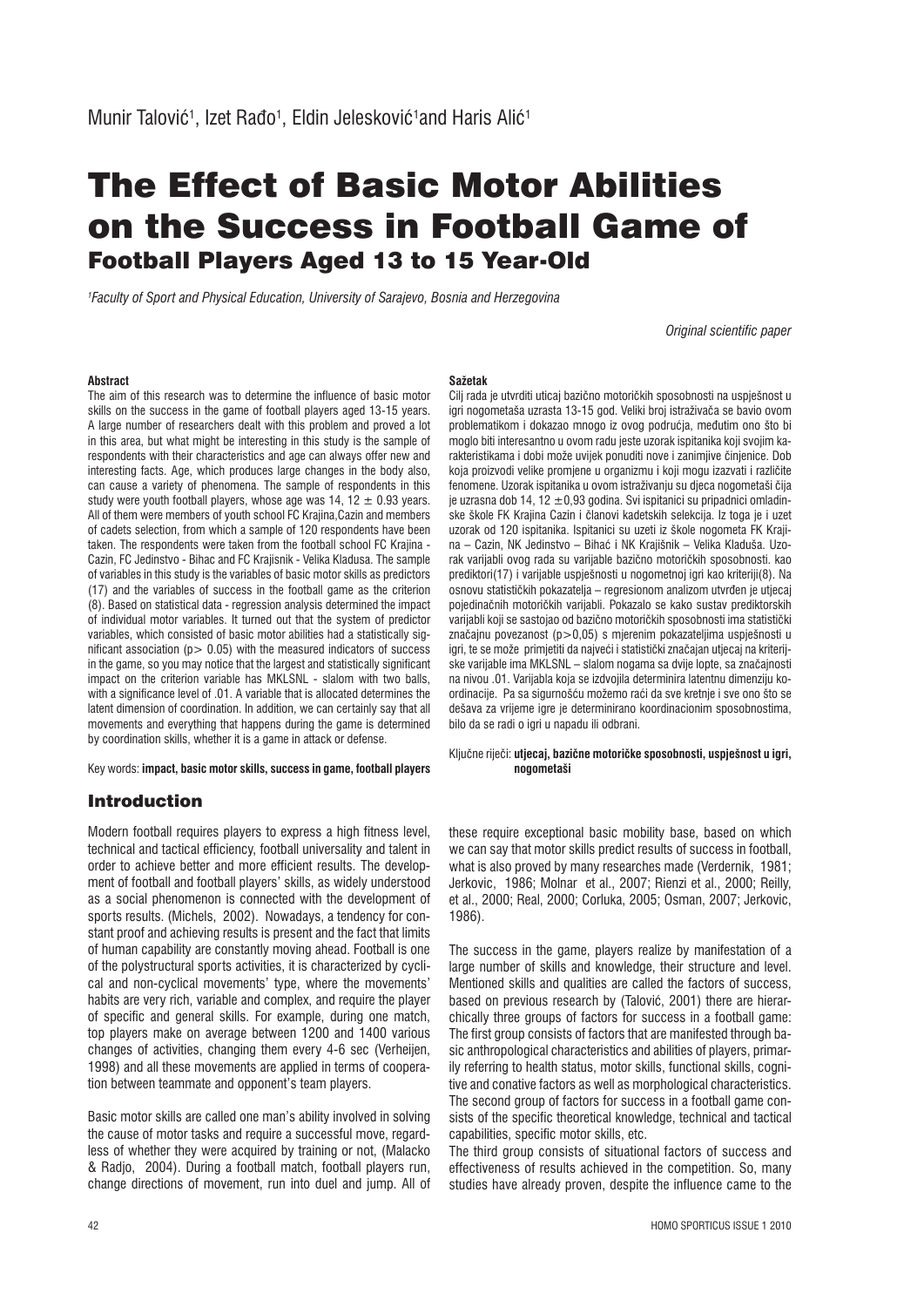conclusion that tests of these abilities can be a remarkable tool for the selection and control of readiness of players during the training process. The main goal of this scientific research is to determine the influence of basic motor skills on one side, and success in the game for players aged 13-15 on the other side. It is therefore a primary objective to determine the impact predictor system of basic motor skills on the success of football players during a football match at the age 13-15 years as the criterion, and thus to determine which abilities-tests predict the criteria.

## Methods

## Sample of the examines

The subject sample in this study were youth football players aged 14, 12  $\pm$  0.93 years. All of them were members of youth school FC Cazin Krajina and members of cadet selection from which the sample of 120 respondents were taken from the football school FC Krajina - Cazin, FC Jedinstvo - Bihac and FC Krajisnik - Velika Kladuša.

## Sample of the variables

The pattern of variables (Kurelić et al., 1975) in this study are the variables of basic motor skills. As predictors (17) and situational variables of motor abilities as a criterion (11). Basic motor skills: The variables to estimate the speed, MFE20V - running at 20 meters - high start, MBFTAN - foot taping MBFTAZ - taping the foot against the wall; Variables for assessment of explosive strength, MFESDM – foot long jump MFESVM – foot high jump, MFETRO triple jump; Variables for estimation of repetitive power MRESKL - push-ups (body lifting), MRCDTS - raising the body from lying; Variables for assessment of balance, MBAU1O - standing on one foot lengthwise on the bench for balance, MBAU2O - standing on two feet longitudinally on the bench with eyes open, MBAP2Z - cross standing on a low bench with two legs and eyes closed; variables to estimate coordination, MKLSNL - slalom with two balls, MAGKUS - side steps, MKTOZ - agility in the air; Variables to estimate flexibility, MFLPRK - forward bend on the bench, MFL-PRR - Bent-discrepancy, MFLBOS - lateral string.

Estimation of the success in football games were carried out by three independent assessors using a technique of matches observations, which are based on subjective impression rate separately for each participant scores in the range of 1-5. Criteria of evaluation were consistent. Independent assessors have had the appropriate qualifications to work in football. Data were entered into the jury list. Variables: are the following: SNNAP - performance management game in the attack; SNOBR - evaluation of performance management game in the defense; SNTEH - evaluation of performance management techniques; SNSTV – evaluation of creativity; SNODG – evaluation of responsibilities; SNANG - evaluation of engagement; SNPON - evaluation of conduct; SNUSP – evaluation of general performance management in the football game.

## Procedure

Time and measurement was in accordance with soccer cells placed in a circle. A special care was also taken into the account of breaks that were adequate and long enough in order not to distort the work of the next test. Testing was always carried out by the same group- experts, professors of sport and a job of managing and the author performed monitoring. Dates of testing were 10:30h to 15:30h during day.

#### Data analysis method

Certain predictive values were evaluated by regression analysis (Dizdar, 2006). The following factors were calculated:

- 1. Standard errors in forecasting (Std. Error of estimate)
	- 2. Multiple correlation and coefficient of determination RO and RO2,
	- 3. Correlation among the predictor variables and criterion variables - PART-R,
	- 4. Coefficients that are standardized and non standardized predictor variables,
	- 5. The value of the F-test used to perform testing of statistical significance of multiple correlation F
	- 6. Non standardized regression coefficient of predictor variables,
	- 7. The level of coefficient multiple correlation importance,
	- 8. The standard errors of regression coefficients of predictor variables ß<sub>e</sub>,
	- 9. The level of significance of regression coefficients of Pß,
	- 10. The importance and value of the test *t*, role and importance of the regression coefficients of *t*.

#### Results and Discussion

Having an insight into the regression analysis in the area of criterion variables of success in a football game we can notice sufficient information about the impact of applied basic mobility variables on the criterion variable that determines the success in a football game (Table1).

Correlation of predictors with the criterion variable was  $R = .57$ , and explained 33% of common variance with the criterion. Such a relationship is at level .01.

The analysis of the impact of individual mobility variables (Table 1), one can see that the largest and statistically significant impact on the criterion variables has MKLSNL - slalom with two balls, with significance level .01, The variable with the largest statistically significant effect determines the latent dimension of coordination.

To successfully play in attack or defense, at any position in the team, significant players' motor skills are: speed, coordination, flexibility, explosive and repetitive strength. Successful action in the attack phase requires creating space for himself and teammate, dribbling, which is conditioned by coordination, running speed, change direction, reaction time speed whether the player possesses a ball or not. When we join all these movements to a player during the match who possesses the ball which he has to control, it is clear how much the game is complex and what requirements are placed in front of a player who needs to make quick and appropriate decisions in situations that are in a football game ever new. (Michels, 2002) Football technique involves biomechanical performance, proper and effective structure of its motions that are inseparable contents of a football game. For players with a high level of technical ability and pace, the rhythm of movement is highly rational and consistent. Some of the movements also have their own rhythm and duration without violating the integrity of the movement. The movements of players are characterized by great precision and certainty, where an excess of attention can be focused on the new flow of movement and action that follows dribble, kick the ball, etc. (Dujmović, 2000)

Therefore, this is another confirmation that it is necessary for children of this age to adapt training process. This variable is an indicator that there will be no transformation without training and the training process itself if game is not adapted to this age. What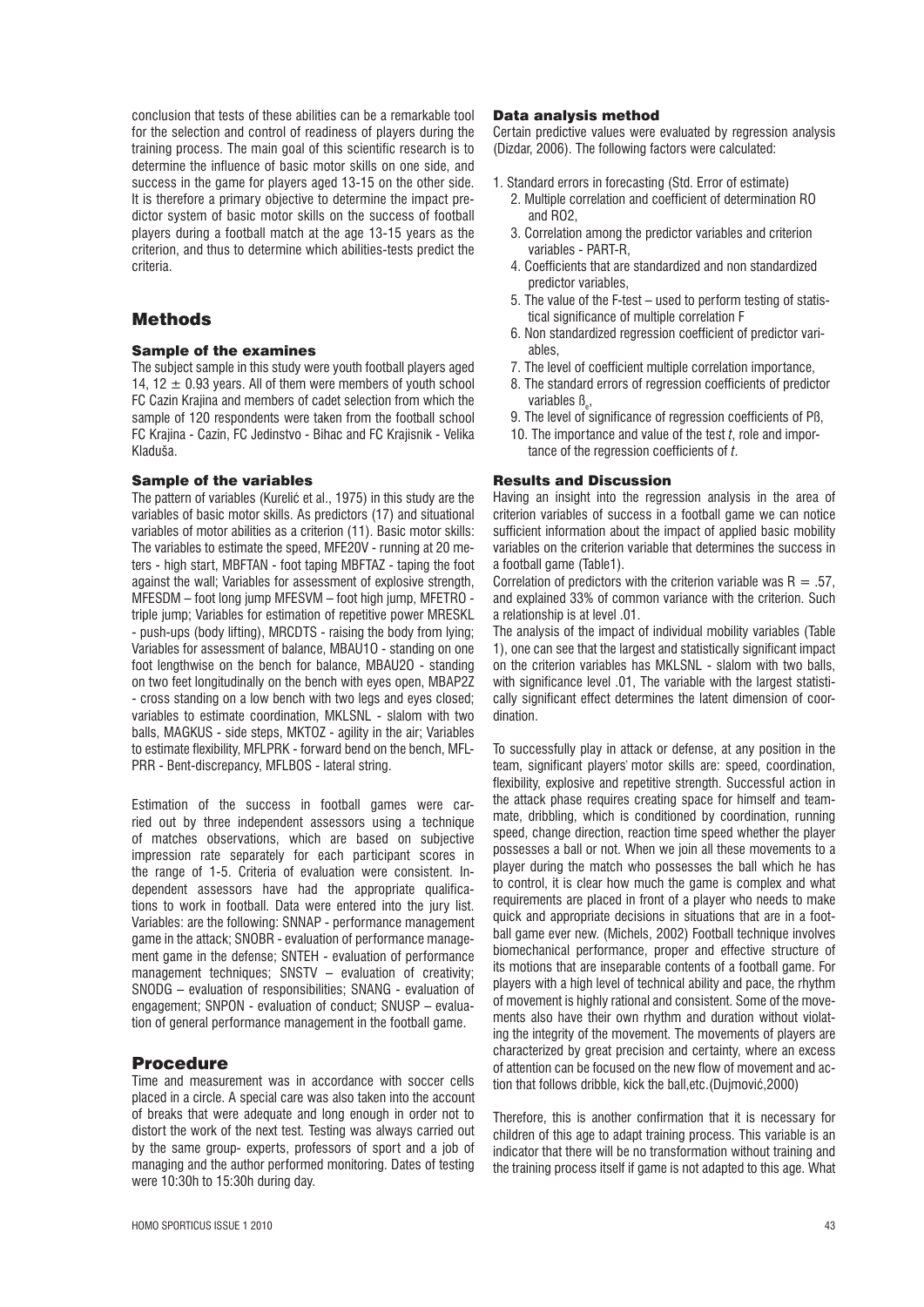| $R = 0.57$ , $R0^2 = 0.33$ , $F_{(13, 100)} = 2.92$ , $p < 0.00$ , Std. Error of estimate: 0.62 |               |         |         |           |         |           |         |         |
|-------------------------------------------------------------------------------------------------|---------------|---------|---------|-----------|---------|-----------|---------|---------|
|                                                                                                 |               | Part-R  | $\beta$ | $\beta$ e | B       | <b>Be</b> | t(101)  | p-level |
|                                                                                                 | Intercpt      |         |         |           | 2,14    | 2,98      | 0,71    | 0,47    |
| 1.                                                                                              | <b>MFSDM</b>  | 0,07    | 0,09    | 0,12      | 0,00    | 0,01      | 0,76    | 0,43    |
| 2.                                                                                              | <b>MFETRO</b> | $-0,01$ | $-0,01$ | 0,13      | 0,00    | 0,00      | $-0,13$ | 0,88    |
| 3.                                                                                              | <b>MFESVM</b> | $-0,12$ | $-0,10$ | 0,08      | $-0,01$ | 0,01      | $-1,20$ | 0,22    |
| 4.                                                                                              | <b>MFE20V</b> | 0,05    | 0,05    | 0,13      | 0,13    | 0,34      | 0,38    | 0,72    |
| 5.                                                                                              | <b>MBFTAZ</b> | 0,09    | 0,09    | 0,11      | 0,04    | 0,04      | 0,79    | 0,45    |
| 6.                                                                                              | <b>MBFTAN</b> | 0,21    | 0,22    | 0,12      | 0,08    | 0,04      | 2,02    | 0,06    |
| 7.                                                                                              | <b>MKLSNL</b> | $-0,35$ | $-0,41$ | 0,12      | $-0,09$ | 0,04      | $-3,59$ | 0,00    |
| 8.                                                                                              | <b>MAGKUS</b> | 0,12    | 0,13    | 0,11      | 0,15    | 0,12      | 1,20    | 0,23    |
| 9.                                                                                              | <b>MKTOZ</b>  | $-0,13$ | $-0,15$ | 0,11      | $-0,24$ | 0,17      | $-1,40$ | 0,15    |
| 10.                                                                                             | <b>MRESKL</b> | $-0,16$ | $-0,21$ | 0,12      | $-0,02$ | 0,02      | $-1,60$ | 0,12    |
| 11.                                                                                             | <b>MRCDTŠ</b> | 0,12    | 0,15    | 0, 13     | 0,01    | 0,01      | 1,18    | 0,24    |
| 12.                                                                                             | <b>MFLPRK</b> | 0,07    | 0,07    | 0,12      | 0,03    | 0,03      | 0,59    | 0,58    |
| 13.                                                                                             | <b>MFLPRR</b> | 0,00    | 0,00    | 0,12      | 0,00    | 0,01      | 0,04    | 0,97    |
| 14.                                                                                             | <b>MFLBOS</b> | $-0,13$ | $-0,13$ | 0,12      | $-0,02$ | 0,02      | $-1,21$ | 0,24    |
| 15.                                                                                             | MBAU20        | 0,05    | 0,05    | 0,10      | 0,02    | 0,04      | 0,48    | 0,64    |
| 16.                                                                                             | <b>MBAP2Z</b> | $-0,02$ | $-0,02$ | 0,11      | $-0,02$ | 0,09      | $-0,15$ | 0,89    |
| 17.                                                                                             | MBAU10        | $-0,01$ | $-0,01$ | 0,09      | $-0,01$ | 0,07      | $-0,10$ | 0,92    |

*Table 1. Regression analysis in the area of criterion variables of success in a football game*

is the role of a football game proves the fact that regardless of the conditions and place, the best that can be experienced at this age is that they constantly practice a game with a competitive spirit. The game offers and performs all known movements in football: Radosay, Jerković, Talović and others are the authors who have dealt with this issue and sought to determine the impact or association of basic-motor abilities on the success of the football game which is defined by variables of football games: assessment techniques, evaluation of the tactics of attack and defense, the assessment of creativity, responsibility and conduct in the game. All data obtained showed the dominant influence of coordination and other skills such as speed, dynamic strength, which has greatly helped to improve the selection and control of training players.

# Conclusion

In order to have a dance in the XXI century, it requires a specific and high skill level but also knowledge. All the activities of players in the game or out can be estimated on the basis of a distance run at different pace and based on the number of performed technical-tactical elements.

Psychosomatic status, which includes all the features and performance capabilities of a man, changed by its physical activity, is multidimensional and always responds in a systematic or random influences from the environment as a whole. Although the effects

of physical activity were largely reflected in the motor area, necessarily and inevitably there will be changes in other circuits.

## **References**

Bajramovic, I. (2008). Levels of the transformation of motor abilities and performance in football players under the influence of programmed work, Master thesis, Faculty of Sport and Physical Education, Sarajevo.

Corluka, M. (2005). Effect of basic motor-skills on the success of soccer players aged 12-14. Master thesis, the Faculty of Sports and Physical Education, Sarajevo.

Dujmovic, P. (2000). School football. Zagreb.

Dizdar, D. (2006). Quantitative methods. Faculty of Kinesiology, University in Zagreb.

Jerkovic, S. (1986). Relationships between morphological and motor abilities with efficiency in football for players aged 12-14. Doctoral thesis, Faculty of Physical Education, Zagreb.

Kurelić, N. (1975). Structure and development of morphological and motoric dimensions of youth. Institute for Scientific Research, Faculty of Physical Education, Belgrade.

Michels, R. (2002). Team Building the Road to Success. Reedswain.

Mikic, B. (1999). Testing and Measurement in sport, the Faculty of Tuzla.